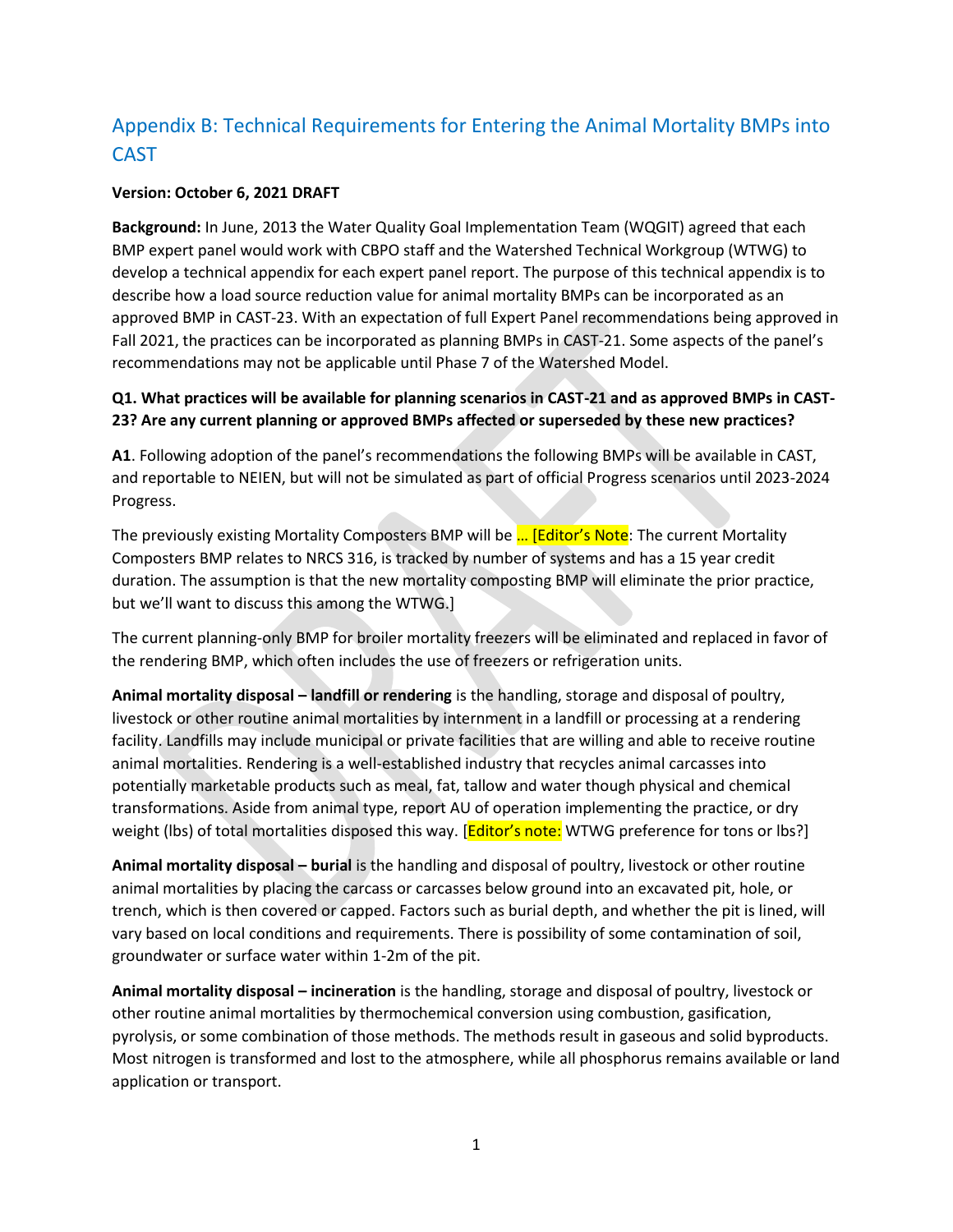**Animal mortality disposal – composting** is the handling, storage and disposal of poultry, livestock or other routine animal mortalities by composting. Composting is an aerobic biological process to stabilize organic materials such as animal tissue, which requires addition of dry carbon-rich materials to control release of moisture. Composting of mortalities consists of two phases: active composting (110°F-160°F), and curing (ambient to 110°F). Additional water is generally not needed during the active phase of composting due to the high moisture content of carcasses. Methods of composting may include one or more of the following, alone or in combination: static piles and windrows (a.k.a. passive piles), turned windrows, static aerated windrows, a bin system, a tunnel composter, or in-vessel composter such as a rotating drum. Most nitrogen and all phosphorus is retained in the final compost product for field application or transport. Some nitrogen is transformed and lost to the atmosphere and some is also lost across the surface or via leaching.

## **Q1. What are the reductions a jurisdiction can claim for planning purposes under these practices in the Phase 6 Watershed Model?**

**A1**. To simulate these practices in the Phase 6 watershed model, the panel's recommended estimates of TN and TP pathways are combined with the panel's estimated loads of animal mortalities, either based on AU of production or inventory (Table B.1), or the reported weight of mortalities (Table B.2). For animal types raised for meat (broilers, turkeys, beef cattle, swine) the AUs are based on production while other animals types the AUs are based on inventory (layers, dairy, equidae).

| <b>Type of Farm</b> | <b>Characteristic Animal(s)</b>  | <b>Weight of Mortality</b><br><b>Nutrients Produced per Farm</b><br>$(Lbs. AU-1 year-1)$ |           |  |
|---------------------|----------------------------------|------------------------------------------------------------------------------------------|-----------|--|
|                     |                                  | <b>TN</b>                                                                                | <b>TP</b> |  |
| <b>Poultry</b>      |                                  |                                                                                          |           |  |
| <b>Broiler</b>      | 6 lb. Market Birds               | 1.8                                                                                      | 0.25      |  |
| Layer               | Laying Hens                      | 2.2                                                                                      | 0.40      |  |
| Tom Turkey          | 48 lb. Market Toms               | 2.5                                                                                      | 0.33      |  |
| Hen Turkey          | 25 lb. Market Hens               | 2.5                                                                                      | 0.32      |  |
|                     |                                  |                                                                                          |           |  |
| <b>Swine</b>        | 270 lb. Market Hog               | 1.5                                                                                      | 0.34      |  |
|                     |                                  |                                                                                          |           |  |
| <b>Cattle</b>       |                                  |                                                                                          |           |  |
| Cow-Calf Herd       | <b>Mother Cow</b>                | 0.65                                                                                     | 0.19      |  |
| Cattle Feedlot      | <b>Heifer and Steer Capacity</b> | 0.47                                                                                     | 0.14      |  |
| Dairy               | Mature Cows (Milking and Dry)    | 1.9                                                                                      | 0.57      |  |
|                     |                                  |                                                                                          |           |  |
| Equidae             | 1,150 lb. Horse                  | 0.34                                                                                     | 0.12      |  |

| Table B.1. Estimated weight of mortality nutrients produced by farms on a per AU |  |  |
|----------------------------------------------------------------------------------|--|--|
| (1,000 pounds liveweight) basis.                                                 |  |  |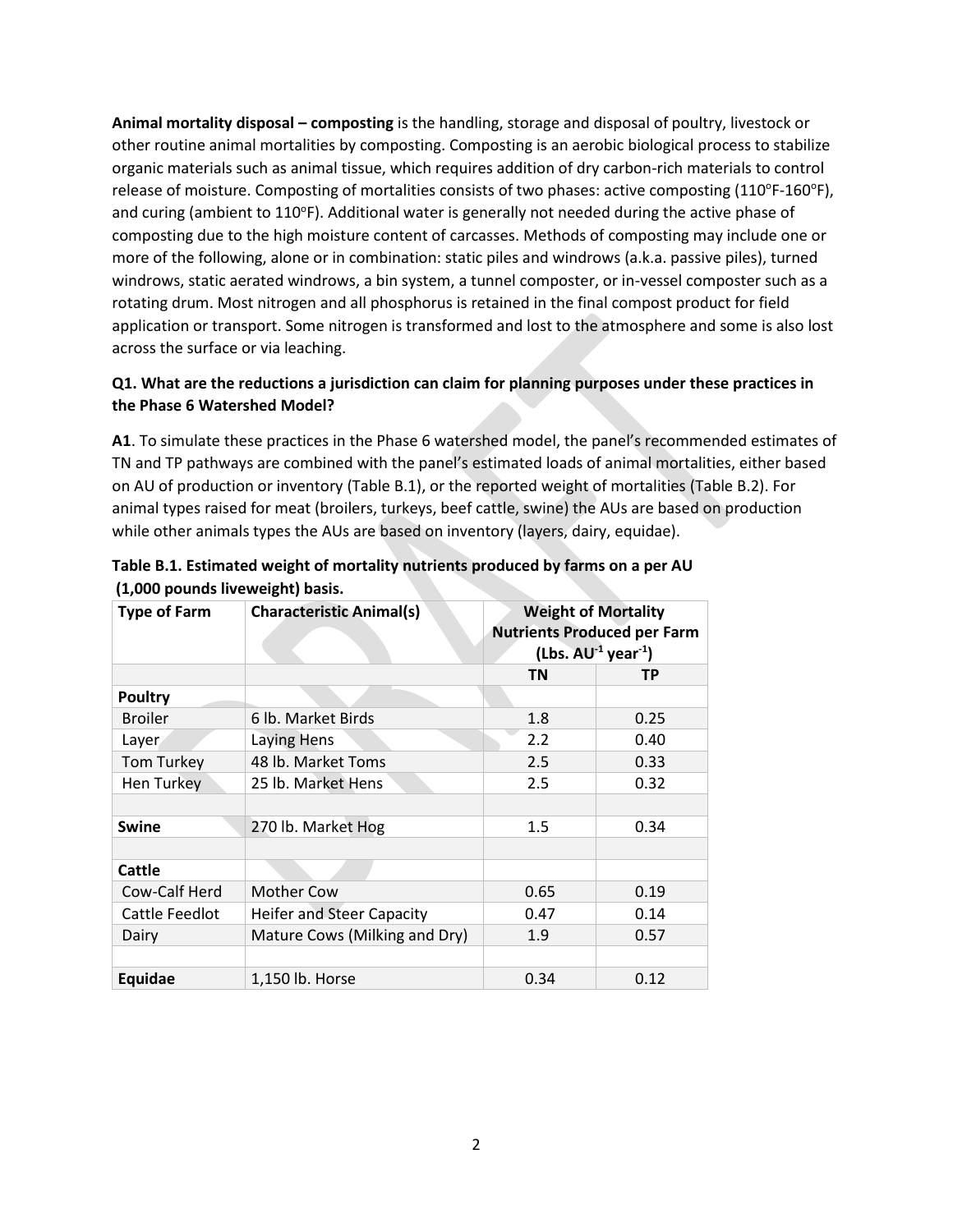| Table B.2 – Estimated average carcass composition for TN and TP by animal type, for use if reporting |
|------------------------------------------------------------------------------------------------------|
| by carcass weight                                                                                    |

|                 | ΤN                          | TP     |
|-----------------|-----------------------------|--------|
| <b>Broilers</b> | 2.82%                       | 0.375% |
| Layers          | 3.97%                       | 0.70%  |
| Turkeys         | 2.46-2.93% (2.695% average) | 0.375% |
| Swine           | 2.54%                       | 0.563% |
| Cattle (beef)   | 2.827%                      | 0.82%  |
| Dairy           | 2.827%                      | 0.82%  |
| Equidae         | 3.2%                        | 0.95%  |

Using the values in Table B.1 (for AUs) or B.2 (for carcass weight) yields the total amount of TN and TP that is affected by the mortality practices. Each mortality BMP has different transfer efficiencies as described by the expert panel, as summarized in the left-side columns in Table B.3 that are taken from Table ES.3 in the panel report ("mass percentage of carcass nutrients exiting the method"). To understand the pathways of nutrients in terms of the Watershed Model, these transfer efficiencies are converted into coefficients that articulate the fate of those nutrients as they are either: (a) leftover for transport or field application; (b) removed from the overall system or the agriculture sector simulated in the model, or; (c) are lost to the environment from the conceptual "barnyard."

**Table B.3. Potential movement of nutrients during implementation of a disposal method, fallback values.**

|               | <b>Mass Percentage of Carcass Nutrients</b><br><b>Exiting the Method (%)</b>                       |   |                                                     |                                                                       |           | Portion of carcass nutrients that<br>follow one of three fates in the<br>watershed model (a, b, or c) |                                        |                                           |  |
|---------------|----------------------------------------------------------------------------------------------------|---|-----------------------------------------------------|-----------------------------------------------------------------------|-----------|-------------------------------------------------------------------------------------------------------|----------------------------------------|-------------------------------------------|--|
|               | <b>Nutrients</b><br>recycled with<br>end products<br>in the farm<br>nutrient<br>management<br>plan |   | <b>Nutrients</b><br>emitted to<br>the<br>atmosphere | <b>Nutrients</b><br>leaving the<br>method by<br>all other<br>pathways |           | (a)<br>"Left for<br>transport or<br>application"<br>coefficient                                       | (b)<br>(c)<br>"Removal"<br>coefficient | "Loss<br>from<br>barnyard"<br>coefficient |  |
|               | <b>TP</b><br>ΤN                                                                                    |   | ΤN                                                  | ΤN                                                                    | <b>TP</b> | TN/TP                                                                                                 | TN/TP                                  | TN/TP                                     |  |
| <b>Burial</b> | 0                                                                                                  | 0 | $\Omega$                                            | 15                                                                    | 5         | 0/0                                                                                                   | 0.85/0.95                              | 0.15/0.05                                 |  |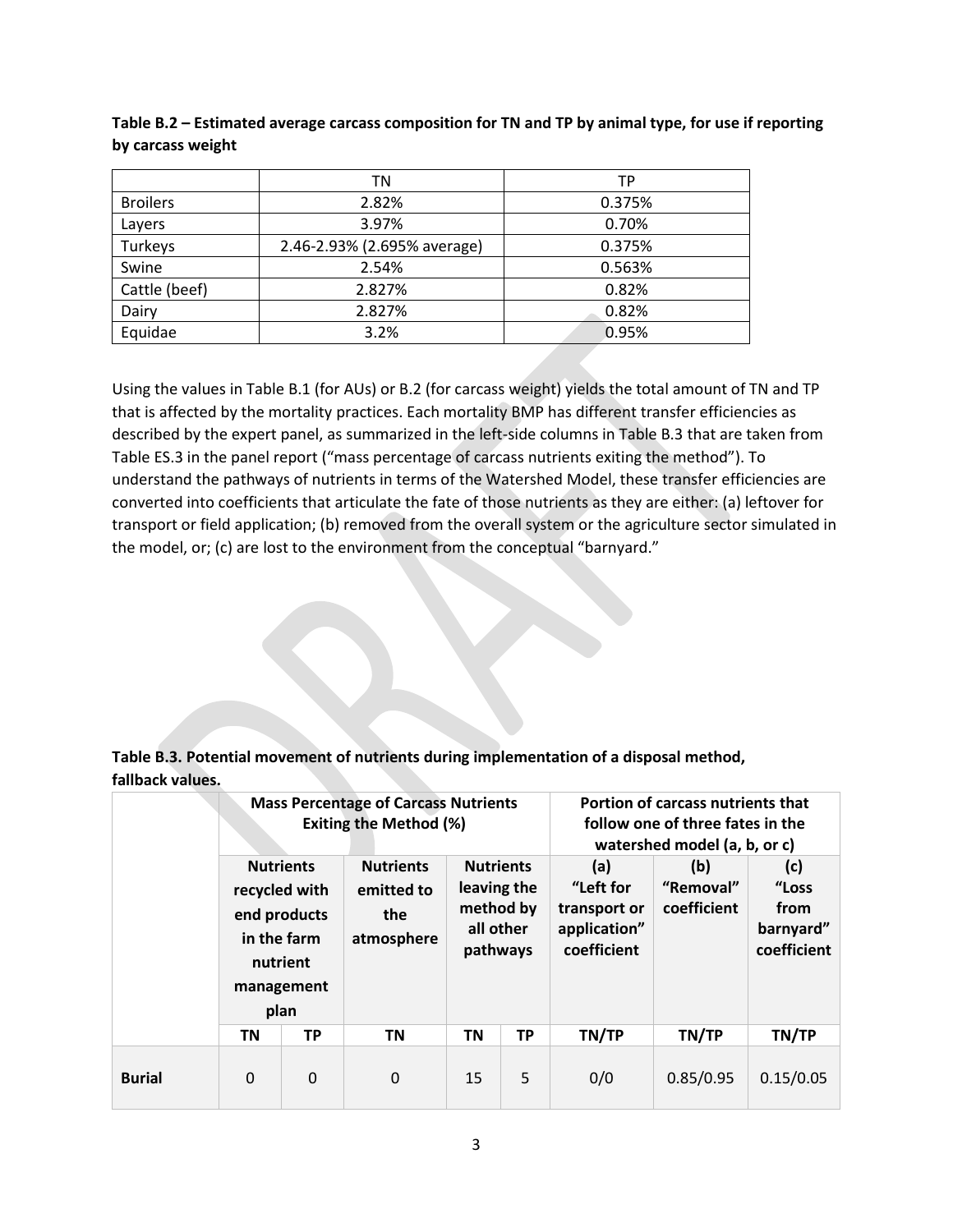| <b>Composting</b>  | 80          | 100         | 10               | 10          | 0           | 0.8/1  | 0.1/0  | 0.1/0 |
|--------------------|-------------|-------------|------------------|-------------|-------------|--------|--------|-------|
| Incineration       | 25          | 100         | 75               | $\mathbf 0$ | $\mathbf 0$ | 0.25/1 | 0.75/0 | 0/0   |
| <b>Landfilling</b> | $\mathbf 0$ | $\mathbf 0$ | $\boldsymbol{0}$ | $\mathbf 0$ | 0           | 0/0    | 1/1    | 0/0   |
| <b>Rendering</b>   | $\mathbf 0$ | $\mathbf 0$ | $\mathbf 0$      | $\pmb{0}$   | $\mathbf 0$ | 0/0    | 1/1    | 0/0   |

If reporting based on production or inventory (AUs): Combining the estimated weights from Table B.1 with coefficients of Table B.3 yields the values in Table B.4, which gives the pounds of TN and TP that either (a) remains for transport or field application, (b) is removed from the system, or (c) is lost to the environment, as it pertains for each of the four BMPs.

For example, ... [Editor's note: Examples forthcoming]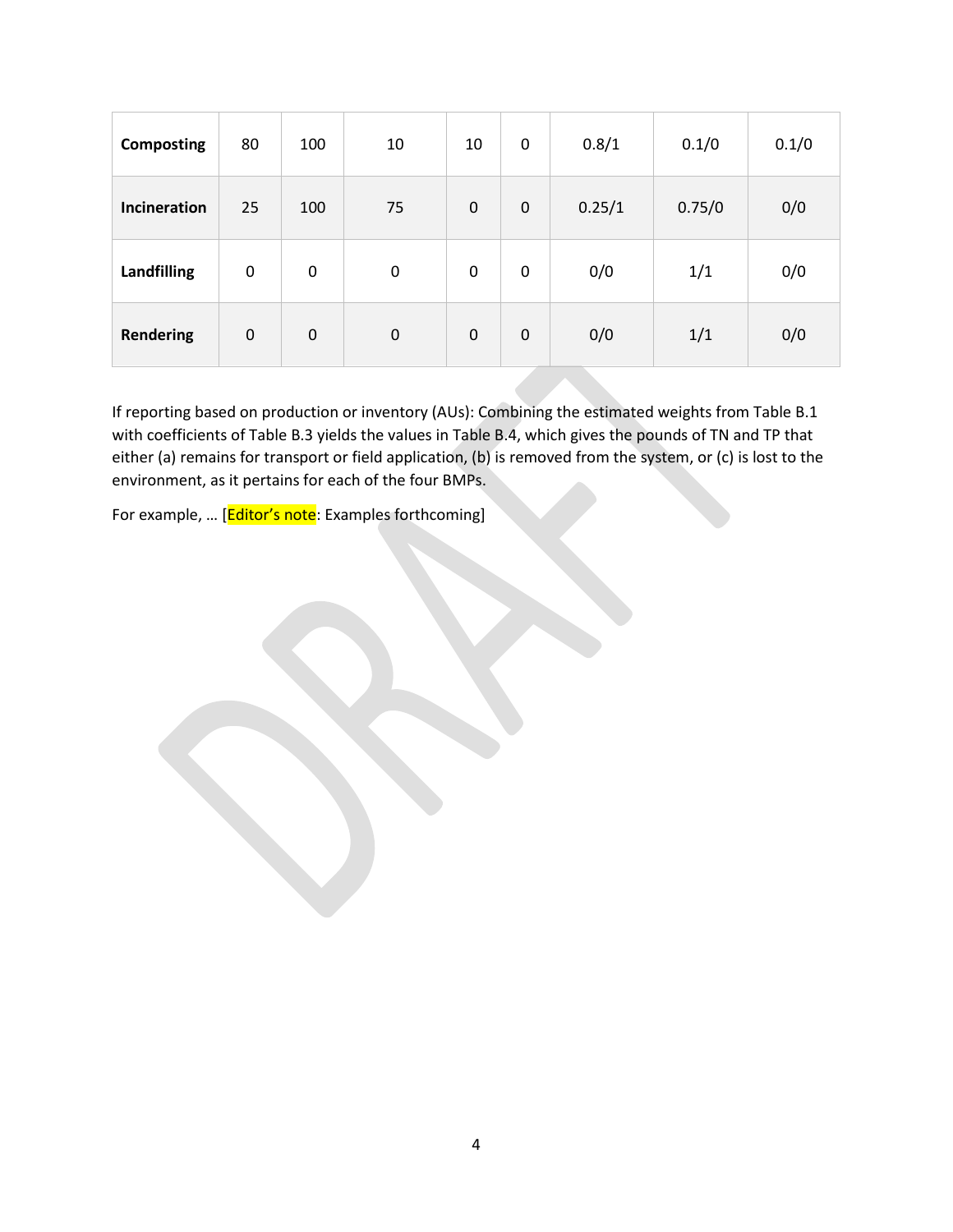Table B.4. Estimated amount of TN and TP remaining for transport, removed, or lost from barnyard for burial, composting, incineration or rendering/landfill, per AU of animal type

|                     | <b>Burial</b>                                  |             |                |           |                              |      | Composting                                     |                |                |           |                              |           |
|---------------------|------------------------------------------------|-------------|----------------|-----------|------------------------------|------|------------------------------------------------|----------------|----------------|-----------|------------------------------|-----------|
|                     | Amount left<br>for transport<br>or application |             | Amount removed |           | Amount lost from<br>barnyard |      | Amount left for<br>transport or<br>application |                | Amount removed |           | Amount lost<br>from barnyard |           |
|                     | ΤN                                             | <b>TP</b>   | ΤN             | <b>TP</b> | TN                           | TP   | ΤN                                             | <b>TP</b>      | TN             | <b>TP</b> | TN                           | <b>TP</b> |
| <b>Broiler</b>      | 0                                              | 0           | 1.53           | 0.24      | 0.27                         | 0.01 | 1.44                                           | 0.25           | 0.18           | 0         | 0.18                         | 0         |
| Layer               | 0                                              | $\mathbf 0$ | 1.87           | 0.38      | 0.33                         | 0.02 | 1.76                                           | $0.40^{\circ}$ | 0.22           | 0         | 0.22                         | 0         |
| Turkey              | 0                                              | 0           | 2.13           | 0.31      | 0.38                         | 0.02 | 2.00                                           | 0.33           | 0.25           | 0         | 0.25                         | 0         |
| Swine               | 0                                              | 0           | 1.28           | 0.32      | 0.23                         | 0.02 | 1.20                                           | 0.34           | 0.15           | 0         | 0.15                         | 0         |
| Dairy               | 0                                              | $\mathbf 0$ | 1.62           | 0.54      | 0.29                         | 0.03 | 1.52                                           | 0.57           | 0.19           | 0         | 0.19                         | 0         |
| <b>Beef</b>         | 0                                              | $\mathbf 0$ | 0.40           | 0.13      | 0.07                         | 0.01 | 0.38                                           | 0.14           | 0.05           | 0         | 0.05                         | 0         |
| <b>Other Cattle</b> | $\mathbf{0}$                                   | 0           | 0.55           | 0.18      | 0.10                         | 0.01 | 0.52                                           | 0.19           | 0.07           | $\Omega$  | 0.07                         | 0         |
| Horses              | 0                                              | 0           | 0.29           | 0.11      | 0.05                         | 0.01 | 0.27                                           | 0.12           | 0.03           | 0         | 0.03                         | 0         |
|                     |                                                |             |                |           |                              |      |                                                |                |                |           |                              |           |

|                     | Incineration |                          |                |                |          |             |                 | Rendering or Landfill |      |                |               |              |
|---------------------|--------------|--------------------------|----------------|----------------|----------|-------------|-----------------|-----------------------|------|----------------|---------------|--------------|
|                     |              |                          |                |                |          | Amount lost | Amount left for |                       |      |                |               |              |
|                     |              | Amount left for          |                |                |          | from        | transport or    |                       |      |                | Amount lost   |              |
|                     |              | transport or application | Amount removed |                |          | barnyard    | application     |                       |      | Amount removed | from barnyard |              |
|                     | <b>TN</b>    | <b>TP</b>                | <b>TN</b>      | TP.            | ΤN       | TP          | <b>TN</b>       | TP                    | ΤN   | <b>TP</b>      | <b>TN</b>     | <b>TP</b>    |
| <b>Broiler</b>      | 0.45         | 0.25                     | 1.35           |                | 0        | 0           |                 | 0                     | 1.80 | 0.25           | 0             | 0            |
| Layer               | 0.55         | 0.40                     | 1.65           | $\overline{0}$ | 0        | 0           | 0               | 0                     | 2.20 | 0.40           | 0             | 0            |
| Turkey              | 0.63         | 0.33                     | 1.88           | $\overline{0}$ | 0        | 0           | 0               | 0                     | 2.50 | 0.33           | 0             | 0            |
| Swine               | 0.38         | 0.34                     | 1.13           | $\Omega$       | 0        | 0           | 0               | 0                     | 1.50 | 0.34           | 0             | 0            |
| Dairy               | 0.48         | 0.57                     | 1.43           | $\Omega$       | 0        | 0           | 0               | 0                     | 1.90 | 0.57           | 0             | $\mathbf{0}$ |
| <b>Beef</b>         | 0.12         | 0.14                     | 0.35           | $\Omega$       | 0        | 0           | O.              | 0                     | 0.47 | 0.14           | 0             | $\mathbf{0}$ |
| <b>Other Cattle</b> | 0.16         | 0.19                     | 0.49           | $\Omega$       | 0        | 0           | 0               | 0                     | 0.65 | 0.19           | 0             | $\mathbf{0}$ |
| Horses              | 0.09         | 0.12                     | 0.26           | $\Omega$       | $\Omega$ | 0           | O.              | 0                     | 0.34 | 0.12           | 0             | 0            |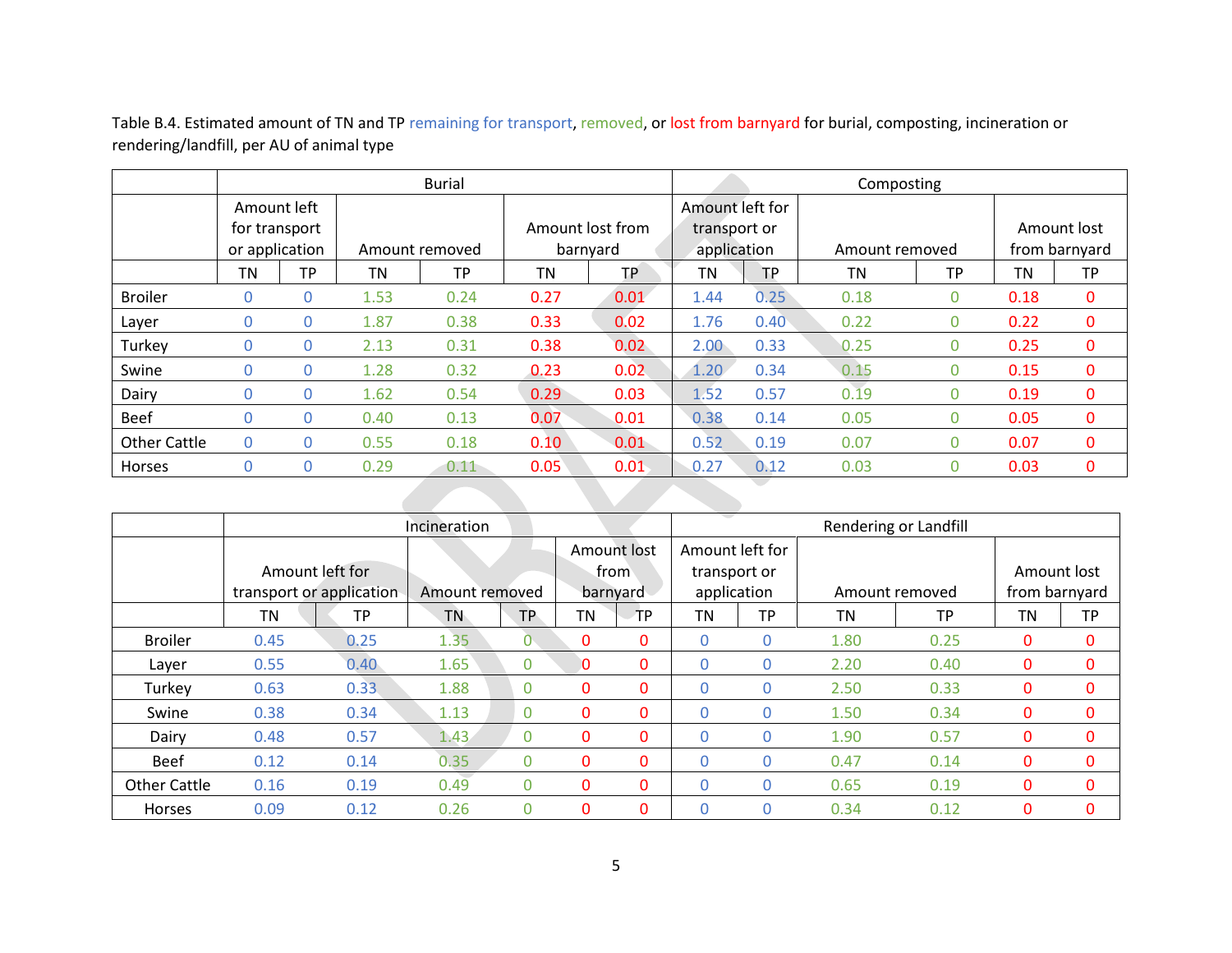If reporting based on known weight of carcasses, then the weight can be multiplied by the values in Table B.2. The coefficients in Table B.3 would then be applied to yield the net load reduction of TN and TP.

For example, [Editor's Note: example(s) forthcoming]

## **Q2. What types of projects are eligible to receive credit in the Phase 6 Watershed Model?**

**A2**. These BMPs… [text forthcoming]

## **Q3**. **How do the new BMPs relate to existing NEIEN practices and what will jurisdictions need to submit to NEIEN to receive credit for broiler mortality freezers upon its approval for progress?**

**A3**. For now, these BMPs are for planning purposes only until CAST-23, but they can be reported into NEIEN immediately, but they will not be credited for progress until 2023-2024 Progress..

The table below summarizes the new BMPs' names in NEIEN and how they relate to existing BMPs within NEIEN. Please note that each BMP is applicable to any animal type, which will also need to be specified in the NEIEN submission. Editor's Note: This will be updated based on WTWG and jurisdictional input.

Table B.5 – Comparison of existing and proposed NEIEN and CAST BMP names based on expert panel recommendations

| Existing<br><b>NEIEN</b><br><b>BMP</b><br>name (if<br>applicable | <b>NRCS CP</b><br>number<br>or other<br>common<br>names if<br>applicabl<br>e | <b>BMP</b> name based<br>on EP<br>recommendation<br>S | Measuremen<br>t unit(s)                                                       | Propose<br>d NEIEN<br><b>BMP</b><br>name | Existing<br><b>CAST BMP</b><br>name (if<br>applicable) | Proposed<br><b>CAST BMP</b><br>Name                                                                                |
|------------------------------------------------------------------|------------------------------------------------------------------------------|-------------------------------------------------------|-------------------------------------------------------------------------------|------------------------------------------|--------------------------------------------------------|--------------------------------------------------------------------------------------------------------------------|
| Animal<br>Mortality<br>Facility                                  | <b>NRCS 316</b>                                                              | mortality<br>composting                               | Number of<br>systems                                                          |                                          | Mortality<br>Composter<br>S                            | Will<br>become<br>part of<br>"Animal<br>mortality<br>$disposal -$<br>composting<br>$\boldsymbol{\eta}$             |
|                                                                  |                                                                              |                                                       | Tons of<br>carcasses OR<br>AUs treated<br>Dry tons of<br>broiler<br>carcasses |                                          | <b>Broiler</b><br>Mortality<br>Freezers*               | Animal<br>mortality<br>$disposal -$<br>composting<br>This will be<br>part of the<br>new<br>rendering<br><b>BMP</b> |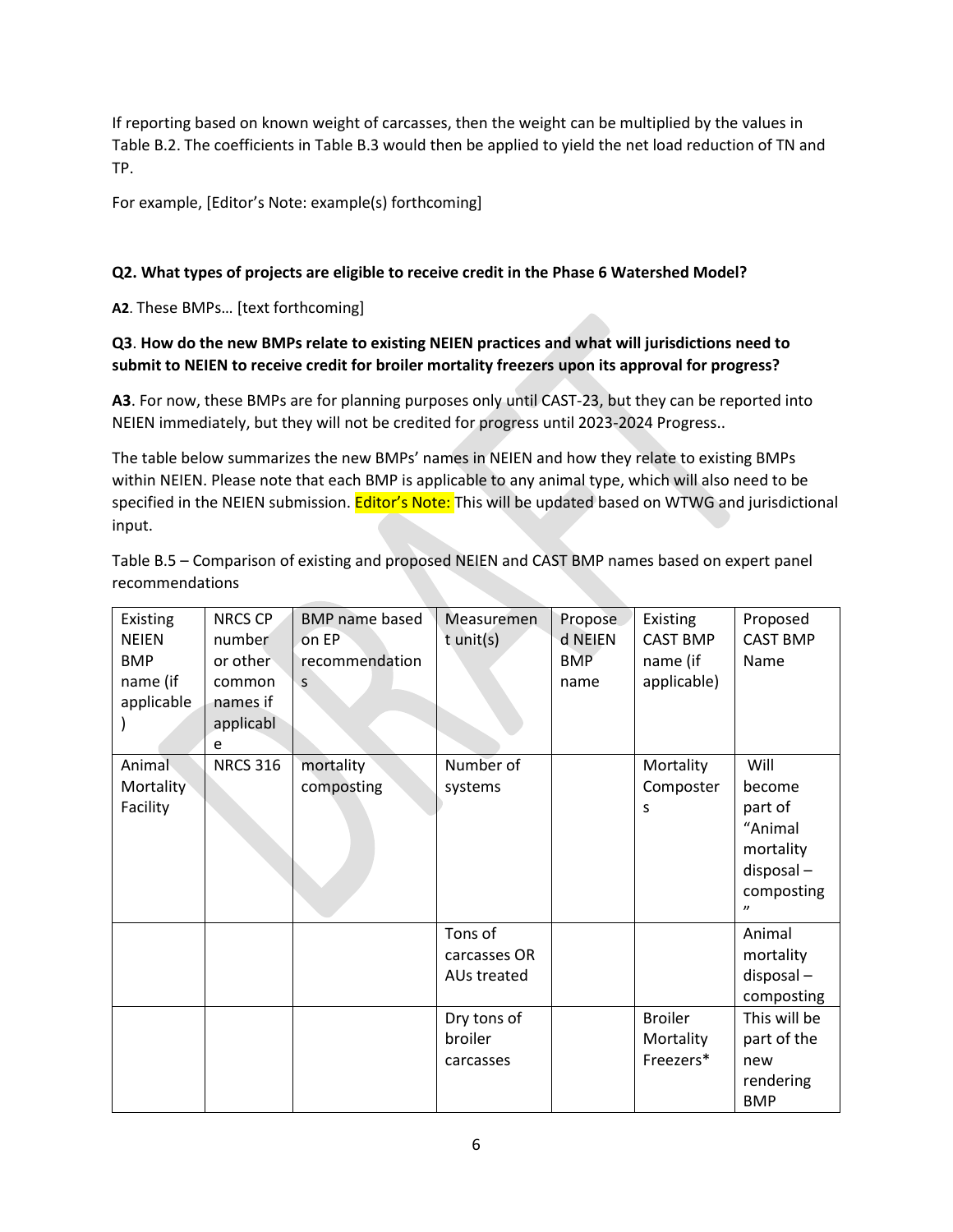|  | Rendering     | Tons of            |  | Animal       |
|--|---------------|--------------------|--|--------------|
|  |               | carcasses OR       |  | mortality    |
|  |               | AUs treated        |  | disposal-    |
|  |               |                    |  | rendering or |
|  |               |                    |  | landfill     |
|  | Landfill      | Tons of            |  | Animal       |
|  |               | carcasses OR       |  | mortality    |
|  |               | AUs treated        |  | disposal-    |
|  |               |                    |  | rendering or |
|  |               |                    |  | landfill     |
|  | <b>Burial</b> | Tons of            |  | Animal       |
|  |               | carcasses OR       |  | mortality    |
|  |               | AUs treated        |  | disposal-    |
|  |               |                    |  | burial       |
|  | Incineration  | Tons of            |  | Animal       |
|  |               | carcasses OR       |  | mortality    |
|  |               | <b>AUs treated</b> |  | disposal -   |
|  |               |                    |  | incineration |
|  |               |                    |  |              |

\* Planning BMP only

Specifically, the jurisdictions will need to report the following into NEIEN:

- *BMP Name*: Practice name (e.g., Animal mortality disposal incineration, Animal mortality disposal – burial, Animal mortality disposal – Composting, Animal mortality disposal – Rendering or landfill)
- *Measurement Names*:
	- $\circ$  Unit Each practice can be reported in terms of the animal carcasses weight (tons) OR in terms of the animal units (AUs) serviced by the mortality BMP
	- $\circ$  Animal Type You will be asked to report the animal type (e.g., "Broilers")
	- $\circ$  County From FIPs code associated with the county in which the mortalities were generated (only for Animal mortality disposal – incineration and Animal mortality disposal – composting)
	- $\circ$  County To FIPs code associated with the county to which mortalities were transported after treatment by the technology (only for Animal mortality disposal – incineration and Animal mortality disposal – composting)
- *Geographic Location:* Qualifying NEIEN geographies including: Latitude/Longitude; *or* County; *or* Hydrologic Unit Code (HUC12, HUC10, HUC8, HUC6, HUC4); *or* State in which the facility is located
- *Date of Implementation:* Year the mortality treatment was done (specific MM/DD/YYYY is required for NEIEN)
- *Load sources*: Permitted feeding operation, non-permitted feeding operation, feeding operation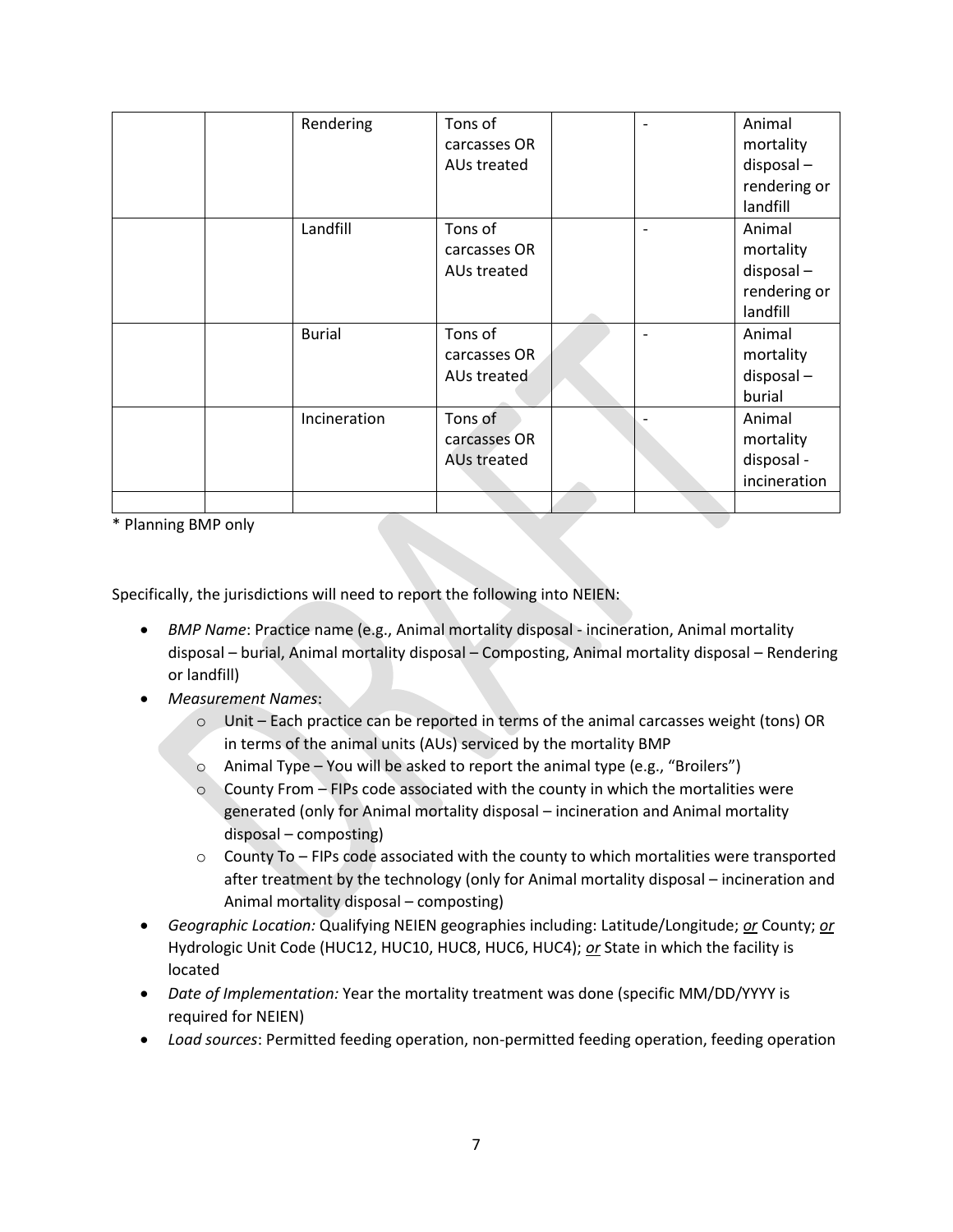#### **Q4. What should a jurisdiction include in CAST in order to receive credit for these practices?**

A4. Jurisdictions must include the animal type and either the production/inventory of the operation (AUs) or the weight (tons) of carcasses disposed using the BMP. Since these are also transport BMPs, the user must also know the county in which the carcasses originated and the county to which they are transported.

## **Q5. What should a jurisdiction report for the county where the carcasses were transported if the carcass nutrients are not reapplied to agricultural land?**

**A5.** In these situations, jurisdictions may leave the county receiving transport field blank so it is a null value in the same way jurisdictions currently report manure that is, for example, resold as soil amendments at home improvement stores.

## **Q6. Which land use categories are eligible to receive nutrient reduction credit from mortality BMPs in the Phase 6 Watershed Model?**

**A6.** In the Phase 6 Watershed Model, nutrient reductions from mortality BMPs could be applied to permitted feed operations or non-permitted feed operations. If neither land use is provided, the credit will be applied to the default category, "feed operations", and the reduction credit would be distributed proportionally between permitted and non-permitted feed operation land uses.

## **Q7. Are these BMPs annual or cumulative practices?**

**A7.** These BMPs are all annual practices.

## **Q8. How does this relate to the previous planning BMP for "Broiler Mortality Freezers"?**

**A8.** Back in 2019 the AgWG established a planning BMP for "broiler mortality freezers" that used value from Felton et al (2009) – part of Simpson and Weammert-Lane (2009) – to estimate a manure transport credit of 29 lbs N and 4.9 lbs P per ton of dead broiler carcass transported out of the county or watershed. The proposed new BMP for "mortality disposal – landfill or rendering " encompasses the same practice, but as part of the larger "rendering" practice that will be available as an approved BMP starting in CAST-23.

#### **Q9. Is this practice mutually exclusive with other practices?**

**A9.** No.

## **Q10. Are reported mortality BMPs assumed to have an Animal Waste Storage Facility on the property?**

**A10.** No. Animal Waste Storage BMPs must be reported separately in order to receive simulated reductions for those practices.

## **Q11. How do mortality BMPs relate to other barnyard practices in the Phase 6 Model, such as Animal Waste Management Systems, Barnyard Runoff Controls and Loafing Lot Management?**

**A11.** These practices should be tracked and reported separately. It is likely that many facilities with a mortality storage or disposal systems will also have a combination of other barnyard practices employed